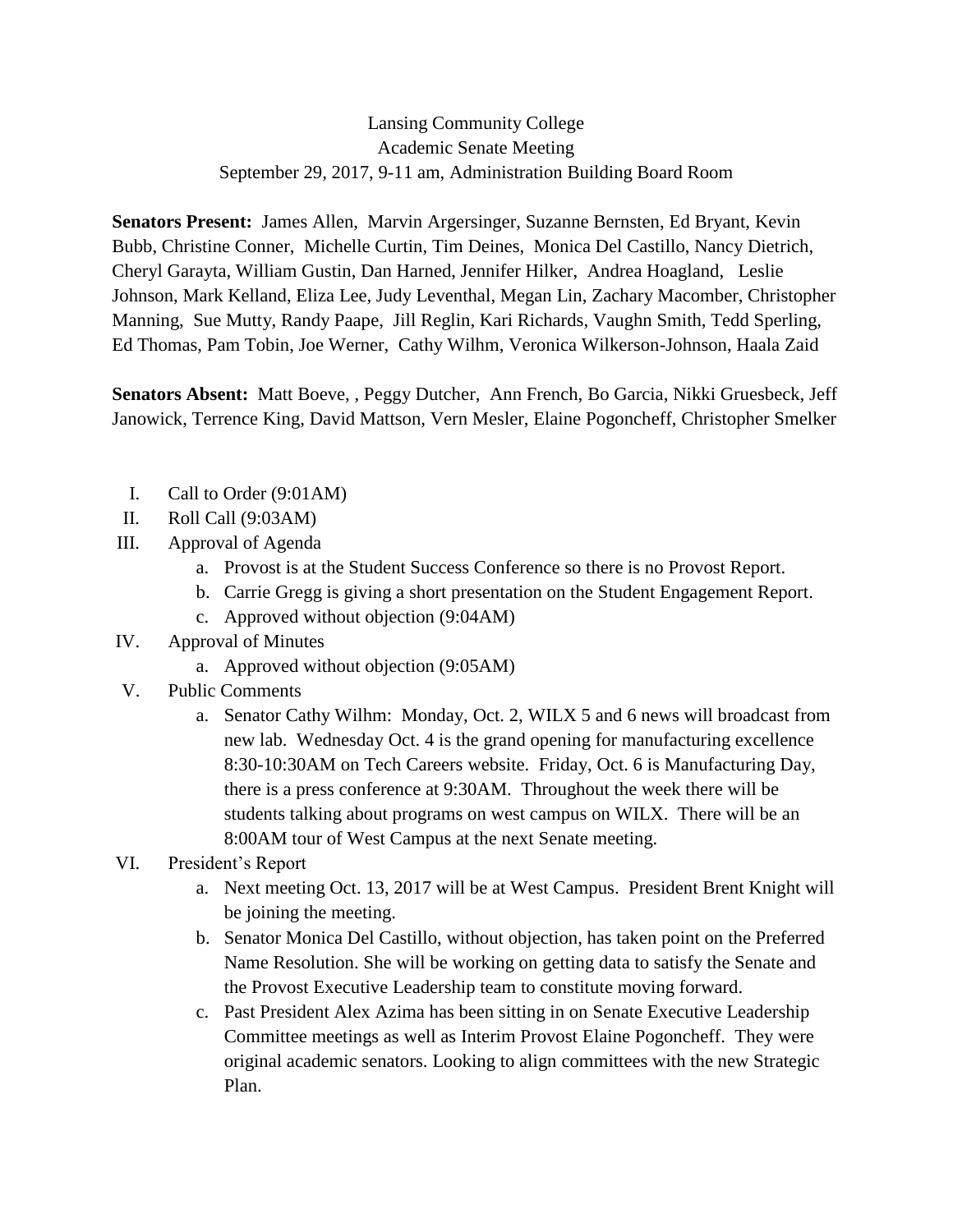- d. Would like to officially put the bylaws committee back together. Electronic meetings, senators on sabbatical, etc are issues that need to be addressed. We need to look at proxy voting especially. Anyone who is interested in being on the bylaws committee should contact Senate President Mark Kelland.
- e. Would like to put together a team to look at all tutoring and writing support, in house or Brainfuse. This is meant to be an even handed and open minded look at all tutoring. Without objection, will make that an official group. Looking to make a recommendation to the senate. Contract date for Brainfuse is December 1st. Contact Senate President Mark Kelland if interested.
- f. How things get on the Agenda: The Senate Executive Committee assists the president on the agenda, can send suggestions to the Senate Executive Committee, 10+ senators can call a special meeting or ask for something to be put on an agenda. Consent Agenda is routine business that is normally approved without objection. If someone objects, then it is moved to the normal agenda. Point of privilege can be personal or assembly. Point of privilege for the assembly is for the whole (such as not being able to hear).
- g. 1592 ""It was made a rule, that the chairman shall ask the parties that would speak, on which side they would speak … and the party that speaketh against the last speaker, is to be heard first."
- VII. Provost's Report
	- a. None
- VIII. Discussion of Engagement Report (Carrie Gregg- Director of the Academic Success Coaches)
	- a. Barriers have helped inform changes in the process. The process has made it difficult to fully engage with faculty. Coaches are a resource or tool for faculty to use, not just the students. Referrals ended up being a blind referral process. It has caused a trust issue for students. Students don't know who recommended them or why. We have a mass referral system but want the referrals to be meaningful. Currently working with Faculty and IT to change/update the current referral form. Expected Fall 2018.
	- b. (Proposal) Faculty responsible for Early Alert Report 2, 6, 10 weeks.
		- i. Student receives an email to inform them that an instructor has referred them to a success coach. Instructor receives a thank you to acknowledge submission.
		- ii. New student- outreach procedure. If student engages with coach then will initiate progress report. Idle students remain in "idle" group.
	- c. (Proposal) ASC responsible for Progress Report 4, 8, 12 weeks.
		- i. Instructor will receive a progress report about the student. Report will include name of assigned coach and supports received.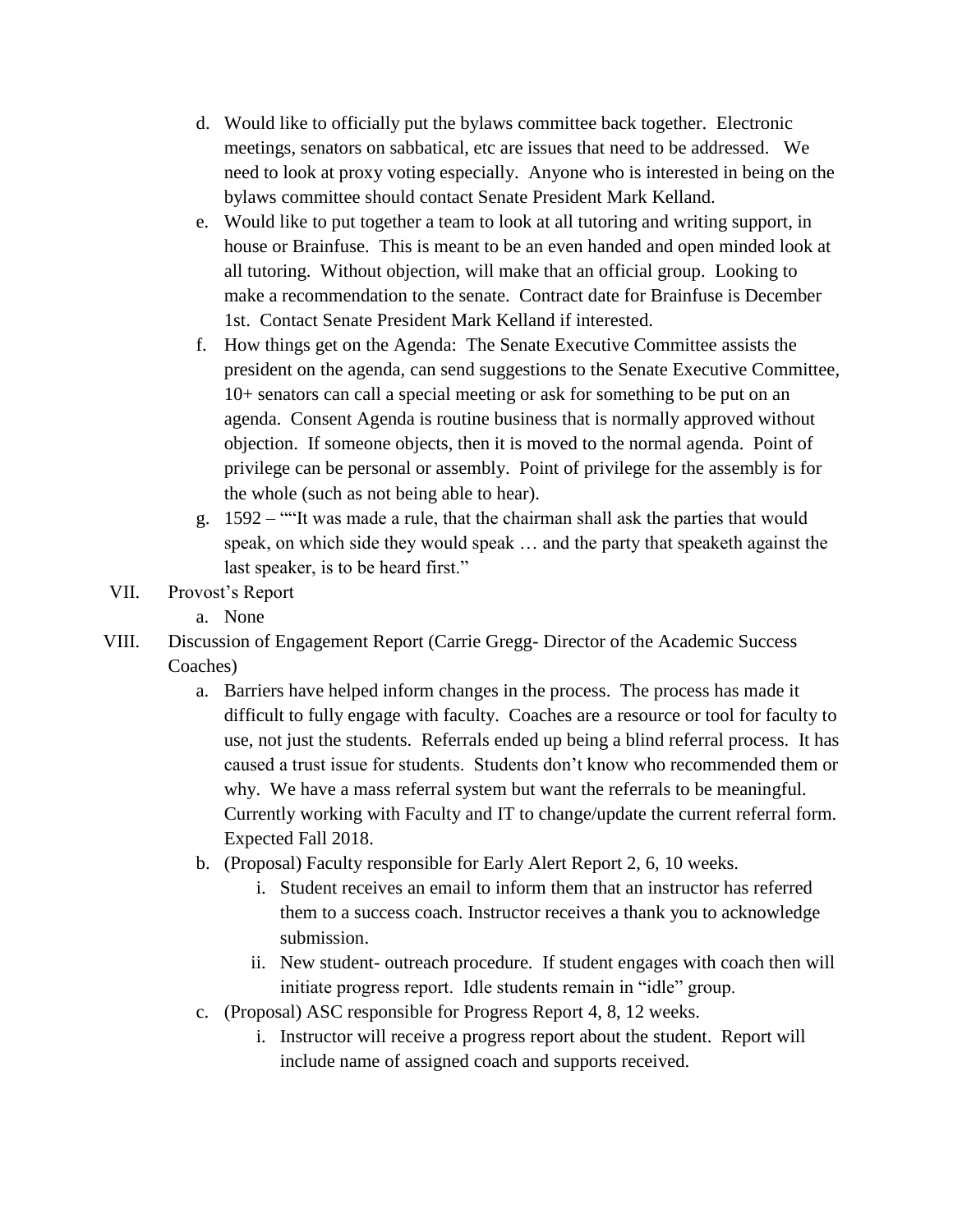- ii. Instructor will have the opportunity to give an update on the student's classroom progress.
- d. Senator Jill Reglin: While this is being worked out, what is the easiest way for faculty to figure out if their student has been contacted?
- e. Carrie Gregg- As soon as a referral comes in they get a welcome email. This is happening now. After the first week they get a text message and phone call.
- f. Senator Zach Macomber: Why can't we share who referred them?
- g. Carrie Gregg: We can. That is why this new process is being made. We got behind with 3500 students because we were doing it manually. Now we are trying to streamline the process and include faculty as much as possible.
- h. Senator Joe Werner: There is the concern that this is confidential and we are not meeting FERPA. We cannot say sensitive things in front of other students. Cannot discuss this with people outside the education community. Email subject line needs to be clear or people will not read it.
- i. Senator Tedd Sperling: Why 2, 6, and 10 weeks? Is there any leeway or tolerance to how we are reporting on the second week? Classes start at different times so 2 weeks means different things.
- j. Carrie Gregg: Speak with your Dean about the leeway. 2, 6, 10 weeks is just a recommendation based on research. You can recommend students at any time in between.
- k. Senator James Allen: Will there be an instructor notification system letting instructors know when they should be reporting?
- l. Carrie Gregg: It is in the process. The Deans need more input on this. It is a struggle because of all the different start classes.
- m. Senator Monica Del Castillo: Counseling update. Counselors are being inundated with referrals which is great. Seeing a large number of students following through. May be dealing with a capacity issue which is a good thing.
- IX. Report on OER (Regina Gong- Librarian and OER Project Manager)
	- a. OER Pilot Award Program
		- i. Eliminate barriers of high textbook costs. Reduce educational costs for students. Enable students to stay on track with completing their courses and their chose degrees or certificates.
		- ii. Encourage faculty exploration and innovation in finding new, better, and less costly ways to deliver learning materials to students.
		- iii. Categories
			- 1. Adoption (level 1 \$500-\$1500, level 2 \$200)
			- 2. Revise/Remix (level 1 \$1500-\$4500, level 2 \$300)
			- 3. Creation/Development (level 1 \$3000-\$9000, level 2 \$300)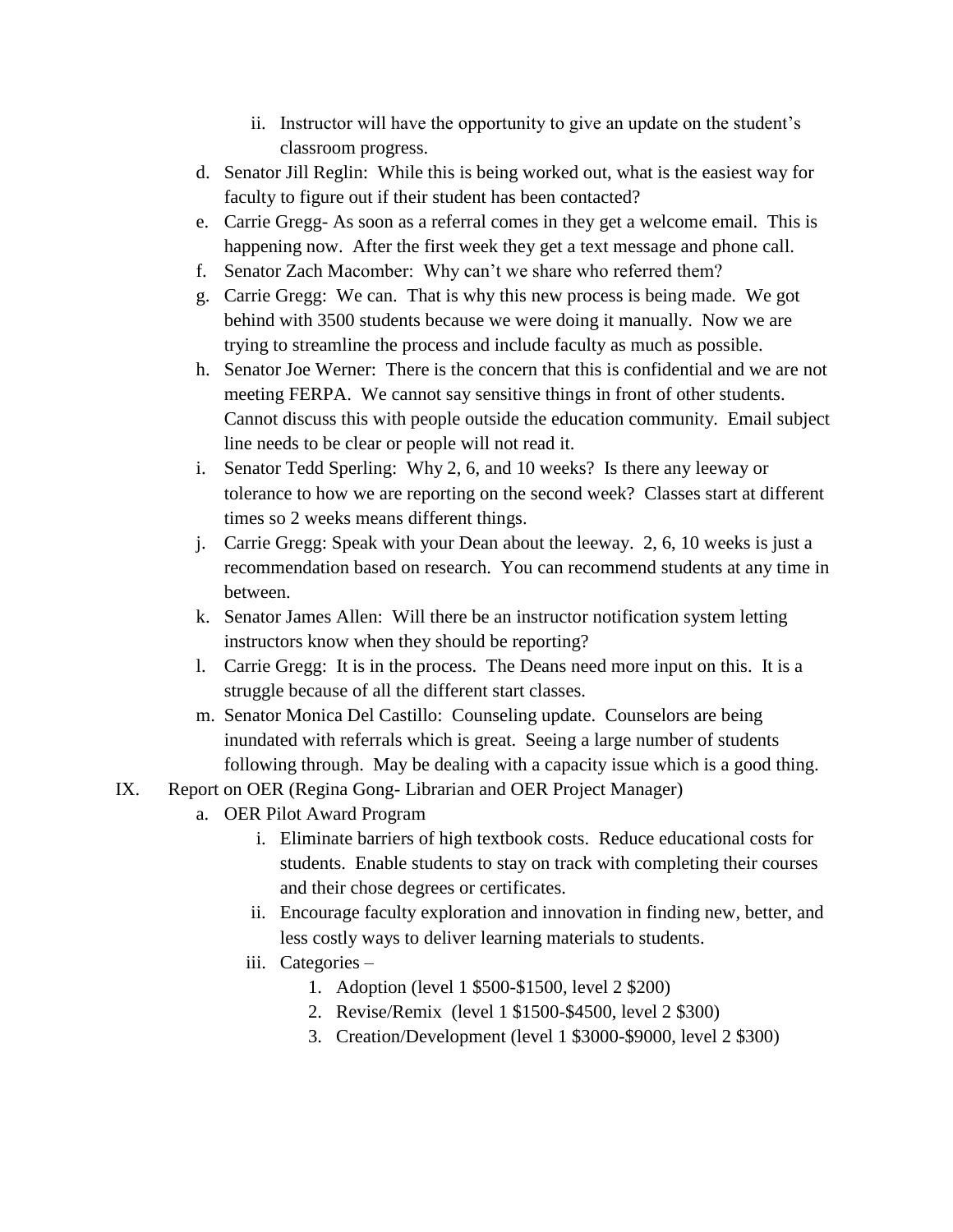- iv. Full and Part Time Faculty eligible. This is above compensation for base and overload work assignments. Faculty must perform this work outside of all assigned LCC working hours.
- v. <http://libguides.lcc.edu/oer/award>
- vi. Timelines
	- 1. Round 1: Applications due Oct. 13,2017 for implementation Spring or Summer 2018
	- 2. Round 2: Applications due Nov. 3, 2017 for implementation Fall 2018 or Spring 2019.
	- 3. Round 3: Applications due Jan. 8,2018 for implementation Spring 2019
- vii. Board of Trustees approved \$500,000 for faculty.
- viii. Don't forget to contact your assigned textbook adopter to change your book for MBS.
- ix. Jim Luke: Be careful on copyright issues. Can we get clarification on intellectual property? It's been a slow process for this policy. Supplying a CC by license is required. Faculty member cannot be held responsible. Only CC owner has authority to supply CC license and the action must be taken by the college. "Regarding the CC of materials created, it is not clear in what was laid out. There is a goal of having material openly licensed. But to do that the CC owner has to assign the license. And under the existing intellectual property license of the school, LCC owns the CC not the faculty. So the faculty cannot assign the license. There was not a statement of how the college was going to assign the CC itself."
- x. There will be quality checks on creations. Regina will be working closely with faculty. Hoping for Peer Review as well.
- xi. Senator Christine Conner: What if two submissions come for the same course?
- xii. Senator Mark Kelland: The Awards Committee will have to make a judgment call. If there is the money, both could get approved.
- xiii. Regina Gong: This isn't meant to be a competition. It is meant to be an award. There can be more than one OER for courses. All details are on the website as well.
- X. Discussion of Participatory Governance Process
	- a. Postpone vote until next Senate Meeting barring Senators review of the document.
- XI. Discussion of Program Review and "Fiscal Responsibility" Question
	- a. "The financial worksheet you received outlines various cost components of your program. Based on your analysis of these costs and the associated revenues, what recommendations might you make for continuous improvement? Please support your answer with a summary of your analysis."